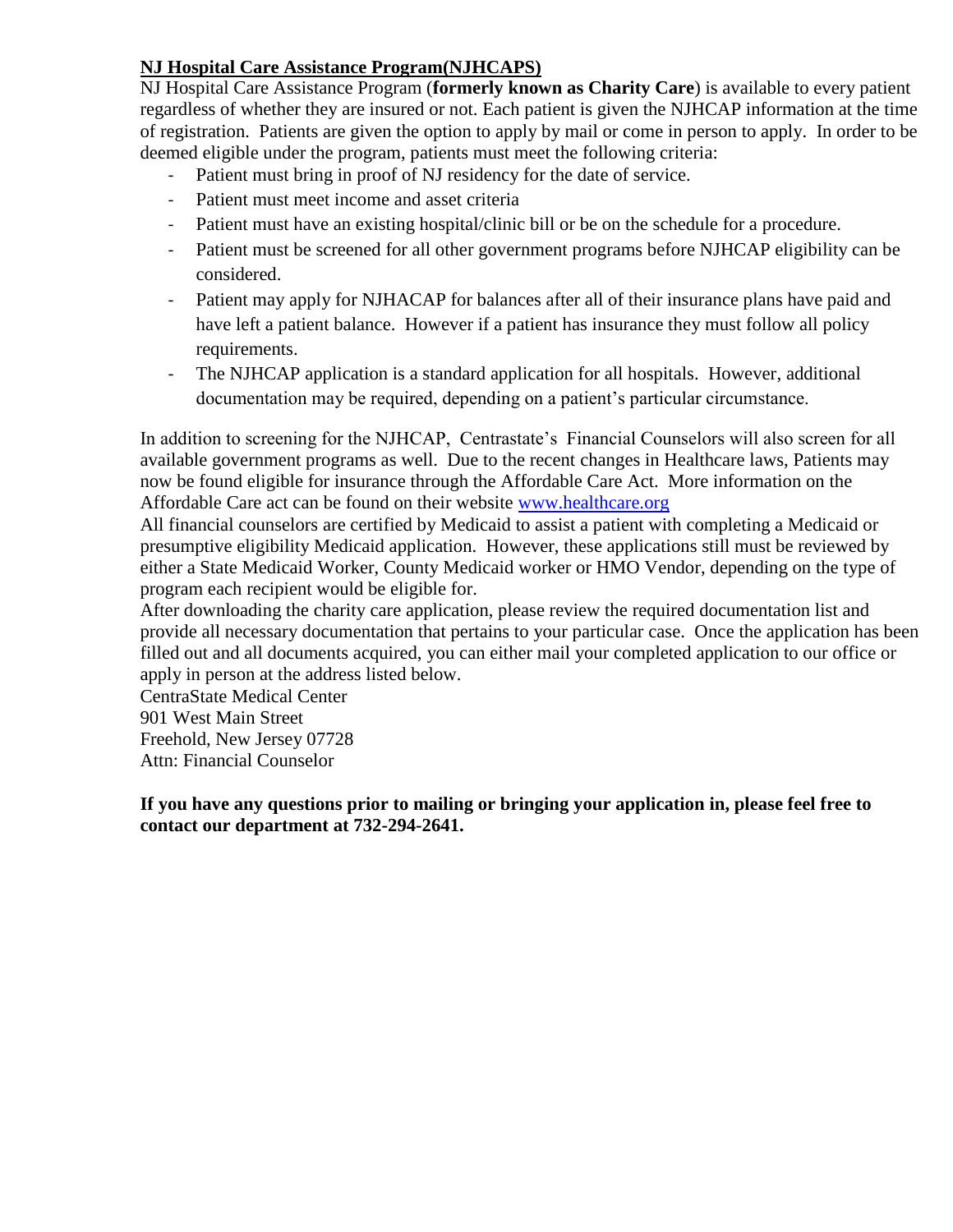# **Tel# 732-294-2641 Fax: 732-780-2181 New Jersey Hospital Care Assistance Program Centrastate Medical Center 901 West Main St., Freehold, NJ 08852**

 The **New Jersey State Hospital Care Assistance Program** may be available to you to help pay all or part of your medical bill(s) if you qualify. The CentraState Medical Center Patient Accounts Department is happy to help you with the application process. Please see the following list of Documents you will need to provide:

 **Note: \*\*Family size consists of patient, spouse, minor children under the age of 18, unborn children and any F/T College students 21yrs or younger.** 

## **\*\*No internet copies/printouts will be accepted without a company/branch stamp**

 **Please note that additional information may be required and/or requested once your application is received.** 

1**. PROOF OF GROSS INCOME, four weeks prior to your initial date of service**, such as:

- Last four consecutive pay stubs.
- Letter from employer stating date of hire, hours worked and gross income.
- Unemployment, workman's comp or disability stubs, for unemployment (**MUST GET LOOPS PRINTOUT STAMPED AND SIGNED)**
- Social Security award letter, Social Security Disability.
- If you are Self Employed you need to provide a Business Profit and Loss statement three months prior to date of service and has to be prepared by CPA. (Please do not include Personal expenses)
- Proof of child support ( stubs or printout stamped)
- Proof of public assistance.
- Proof of pensions, annuities, etc.

• Proof of full time status and financial aid for F/T students for the prior 2 semesters from your date of service. Proof of income is needed for **patient, spouse, and minor children**. If you have no income, you will need to supply a letter from Whomever is supporting you stating that a) you are not working, and b) they are supporting you by providing food, room & board, as well as how long they have been doing so. This letter must have the name, address and

telephone number of the person supporting you

### 2. **PROOF OF LIQUID ASSETS, on the date of service**, such as:

- Checking account statement (**all pages) or letterhead from bank** with the reflecting balance.
- Savings account statement **(all pages) or letterhead from bank** with the reflecting balance.
- Cash Value of Certificates of deposit (CD's)
- Value of your stocks, bonds, IRA's, 401k's 403b's or securities.
- Cash Value of Life Insurance
- Equity in Real State other than one's primary residence (i.e.: second homes, vacation homes, rental property.

### **3. PROOF OF IDENTITY,** for all family members, such as:

- Valid NJ driver's license.
- Social Security cards for all family members.
- Birth Certificates for all family members.
- Voter registration card
- Alien Registration card (Green Card)
- Valid Passport.

### 4. **PROOF OF NJ RESIDENCY,** for the 30 days prior to your date of service, such as:

- Valid NJ driver's license.
- Utility bill (gas, electric, water or landline phone bill addressed to you one month prior to date of service).
- Letter from someone you live with stating length of time at present address and their utility bill.
- Lease or letter from landlord.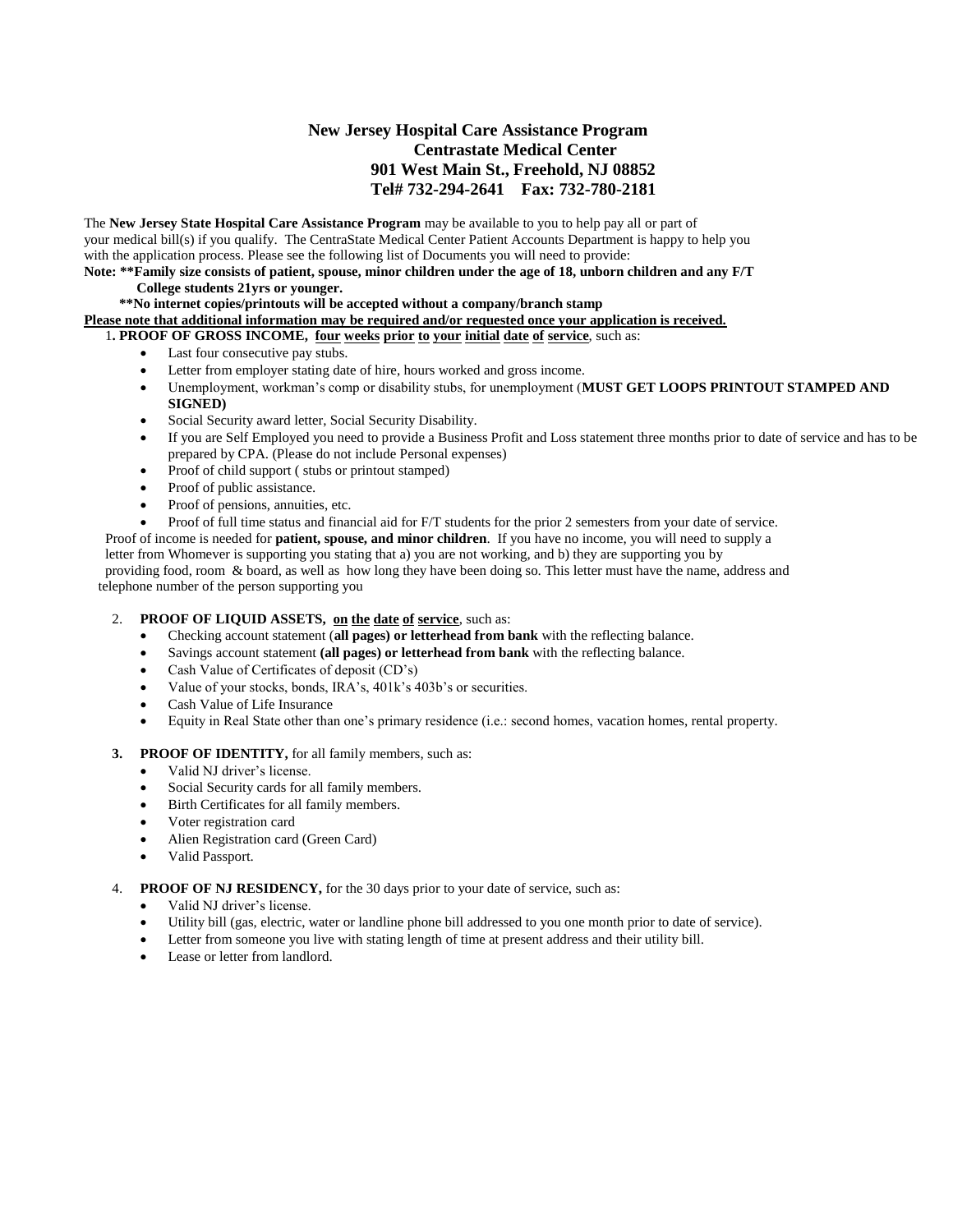# **New Jersey Hospital Assistance Program APPLICATION FOR PARTICIPATION**

 *PROOF OF IDENTIFICATION, PROOF OF INCOME AND PROOF OF ASSETS MUST ACCOMANY THIS APPLICATION. SEND COPIES OF ALL REQUESTED DOCUMENTS. DO NOT SEND ORIGINAL DOCUMENTSAS THEY WILL NOT BE RETURNED.* 

| <b>SECTION I - Personal Information</b><br>2. Social Security Number<br><b>Patient Name</b><br><b>First</b><br>Last<br>Initial<br>4. Initial Date of Service<br>5. Requested Date of Service<br>Year<br>Year<br>Day<br>Year<br><b>Month</b><br>Day<br><b>Month</b><br>Day<br>Month<br>7. Telephone Number<br><u> 1990 - Francis III, prima politik</u><br>9. Family Size*<br>⊿l Yes<br><b>Pending Application</b><br>No الـــ |
|-------------------------------------------------------------------------------------------------------------------------------------------------------------------------------------------------------------------------------------------------------------------------------------------------------------------------------------------------------------------------------------------------------------------------------|
| 1.                                                                                                                                                                                                                                                                                                                                                                                                                            |
| 3. Date of Application<br>6. Current Address of Patient<br>8. State, Zip Code<br>10. Citizenship<br>11. Name of Guarantor (if different from patient)                                                                                                                                                                                                                                                                         |
|                                                                                                                                                                                                                                                                                                                                                                                                                               |
|                                                                                                                                                                                                                                                                                                                                                                                                                               |
|                                                                                                                                                                                                                                                                                                                                                                                                                               |
|                                                                                                                                                                                                                                                                                                                                                                                                                               |
|                                                                                                                                                                                                                                                                                                                                                                                                                               |
|                                                                                                                                                                                                                                                                                                                                                                                                                               |
|                                                                                                                                                                                                                                                                                                                                                                                                                               |
|                                                                                                                                                                                                                                                                                                                                                                                                                               |
|                                                                                                                                                                                                                                                                                                                                                                                                                               |
|                                                                                                                                                                                                                                                                                                                                                                                                                               |
|                                                                                                                                                                                                                                                                                                                                                                                                                               |
|                                                                                                                                                                                                                                                                                                                                                                                                                               |
|                                                                                                                                                                                                                                                                                                                                                                                                                               |
|                                                                                                                                                                                                                                                                                                                                                                                                                               |
| <b>SECTION II - Assets Criteria</b>                                                                                                                                                                                                                                                                                                                                                                                           |
| (Please list the exact dollar amount of the below items as of the date of service in box #4 above)                                                                                                                                                                                                                                                                                                                            |
| 12. Individual Assets:                                                                                                                                                                                                                                                                                                                                                                                                        |
| 13. Family Assets:                                                                                                                                                                                                                                                                                                                                                                                                            |
| <b>Assets Include:</b><br>14.                                                                                                                                                                                                                                                                                                                                                                                                 |
| A. Cash                                                                                                                                                                                                                                                                                                                                                                                                                       |
| <b>B. Savings Accounts</b>                                                                                                                                                                                                                                                                                                                                                                                                    |
| <b>C. Checking Accounts</b>                                                                                                                                                                                                                                                                                                                                                                                                   |
|                                                                                                                                                                                                                                                                                                                                                                                                                               |
| D. Certificates of Deposit / I.R.A                                                                                                                                                                                                                                                                                                                                                                                            |
| E. Equity in Real Estate (other than primary residence)                                                                                                                                                                                                                                                                                                                                                                       |
| Other Assets (Treasury Bills, Negotiable paper<br>F.<br><b>Corporate stocks and bonds)</b>                                                                                                                                                                                                                                                                                                                                    |
|                                                                                                                                                                                                                                                                                                                                                                                                                               |

**\* Family Size includes self, spouse and any minor children. A pregnant woman is counted as two family members.** 

**\_\_\_\_\_\_\_\_\_\_\_\_\_\_\_\_\_\_\_\_\_\_\_\_\_\_\_\_\_\_\_\_\_\_\_\_\_\_\_\_\_\_\_\_\_\_\_\_\_\_\_\_\_\_\_\_\_\_\_\_\_\_\_\_\_\_\_\_\_\_\_\_\_\_\_\_\_\_\_\_\_\_\_\_\_\_\_\_\_\_\_\_\_\_\_\_\_\_\_\_\_\_\_\_\_\_\_\_\_**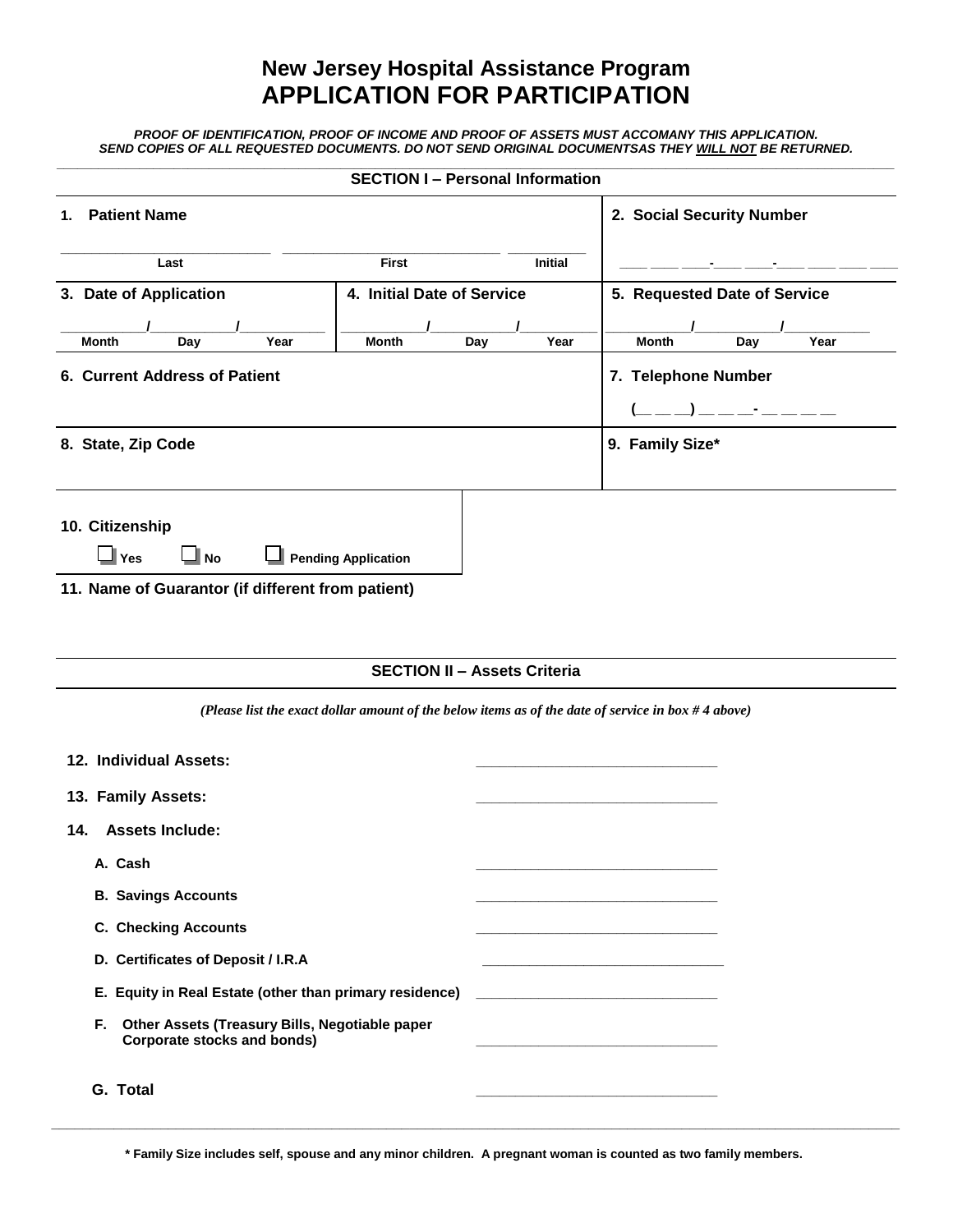## **SECTION III – Income Criteria**

Upon determining eligibility for hospital care assistance, a spouse's income and assets must be used for an adult patient's income and  **assets must be used for a minor child.** *Proof of income and assets must accompany this application.* 

 **Income is based on the calculation of twelve months, three months, one month or one week of income prior to the date of service (Box #4.)** 

 **Patient/Family Gross income equals the lesser of the following:** 

|     | <b>LAST 12 MONTHS</b>                                                                                          | <b>LAST 3 MONTHS X 4</b> |    | <b>LAST 1 MONTH X 12</b>                                                                                                                                                                                                             |               | <b>LAST 1 WEEK X52</b> |               |
|-----|----------------------------------------------------------------------------------------------------------------|--------------------------|----|--------------------------------------------------------------------------------------------------------------------------------------------------------------------------------------------------------------------------------------|---------------|------------------------|---------------|
|     | or                                                                                                             |                          | or |                                                                                                                                                                                                                                      | or            |                        |               |
| 15. | <b>SOURCE OF INCOME:</b>                                                                                       |                          |    |                                                                                                                                                                                                                                      | <b>WEEKLY</b> | <b>MONTHLY</b>         | <b>YEARLY</b> |
|     | A. Salary / Wages before Deductions                                                                            |                          |    |                                                                                                                                                                                                                                      |               |                        |               |
|     | <b>B. Public Assistance</b>                                                                                    |                          |    |                                                                                                                                                                                                                                      |               |                        |               |
|     | <b>C. Social Security Benefits</b>                                                                             |                          |    | the control of the control of the control of the control of the control of                                                                                                                                                           |               |                        |               |
|     | D. Unemployment & Workman's Compensation                                                                       |                          |    |                                                                                                                                                                                                                                      |               |                        |               |
|     | E. Veteran's Benefits                                                                                          |                          |    | <u> 1989 - Johann John Harry Harry Harry Harry Harry Harry Harry Harry Harry Harry Harry Harry Harry Harry Harry Harry Harry Harry Harry Harry Harry Harry Harry Harry Harry Harry Harry Harry Harry Harry Harry Harry Harry Har</u> |               |                        |               |
|     | F. Alimony / Child Support                                                                                     |                          |    |                                                                                                                                                                                                                                      |               |                        |               |
|     | G. Other Monetary Support                                                                                      |                          |    |                                                                                                                                                                                                                                      |               |                        |               |
|     | H. Pension Payments                                                                                            |                          |    |                                                                                                                                                                                                                                      |               |                        |               |
|     | I. Insurance or Annuity Payments                                                                               |                          |    |                                                                                                                                                                                                                                      |               |                        |               |
|     | J. Dividends / Interest                                                                                        |                          |    |                                                                                                                                                                                                                                      |               |                        |               |
|     | K. Rental Income                                                                                               |                          |    |                                                                                                                                                                                                                                      |               |                        |               |
|     | L. Net Business Income (self employed /<br>Verified by independent sources                                     |                          |    |                                                                                                                                                                                                                                      |               |                        |               |
|     | M. Other (strike benefits, training stipends,<br>Military family allotment, income from estates<br>And trusts) |                          |    |                                                                                                                                                                                                                                      |               |                        |               |
|     | <b>Total</b>                                                                                                   |                          |    |                                                                                                                                                                                                                                      |               |                        |               |

### **SECTION IV – Certification By Applicant \_\_\_\_\_\_\_\_\_\_\_\_\_\_\_\_\_\_\_\_\_\_\_\_\_\_\_\_\_\_\_\_\_\_\_\_\_\_\_\_\_\_\_\_\_\_\_\_\_\_\_\_\_\_\_\_\_\_\_\_\_\_\_\_\_\_\_\_\_\_\_\_\_\_\_\_\_\_\_\_\_\_\_\_\_\_\_\_\_\_\_\_\_\_\_\_\_\_\_\_\_\_\_\_\_\_\_\_\_\_\_\_\_\_\_\_\_\_\_\_\_\_\_\_ \_\_\_\_\_\_\_\_\_\_\_\_\_\_\_\_\_\_\_\_\_\_\_\_\_\_\_\_\_\_\_\_\_\_\_\_\_\_\_\_\_\_\_\_\_\_\_\_\_\_\_\_\_\_\_\_\_\_\_\_\_\_\_\_\_\_\_\_\_\_\_\_\_\_\_\_\_\_\_\_\_\_\_\_\_\_\_\_\_\_\_\_\_\_\_\_\_\_\_\_\_\_\_\_\_\_\_\_\_\_**

**I understand that the information, which I submit, is subject to verification by the appropriate health care facility and the Local or State Governments. Willful misrepresentation of these facts will make me liable for all hospital charges and subject to civil Penalties.** 

**As requested by the health care facility, I will apply for governmental or private medical assistance for payment of the hospital bill.** 

**I certify that the above information regarding my family size, income, and assets is true and correct.** 

**I understand that it is my responsibility to advise the hospital of any changes in status in regards to my income or assets.** 

| 16. Signature of Patient or Guarantor | Date |
|---------------------------------------|------|
|                                       |      |
|                                       |      |
|                                       |      |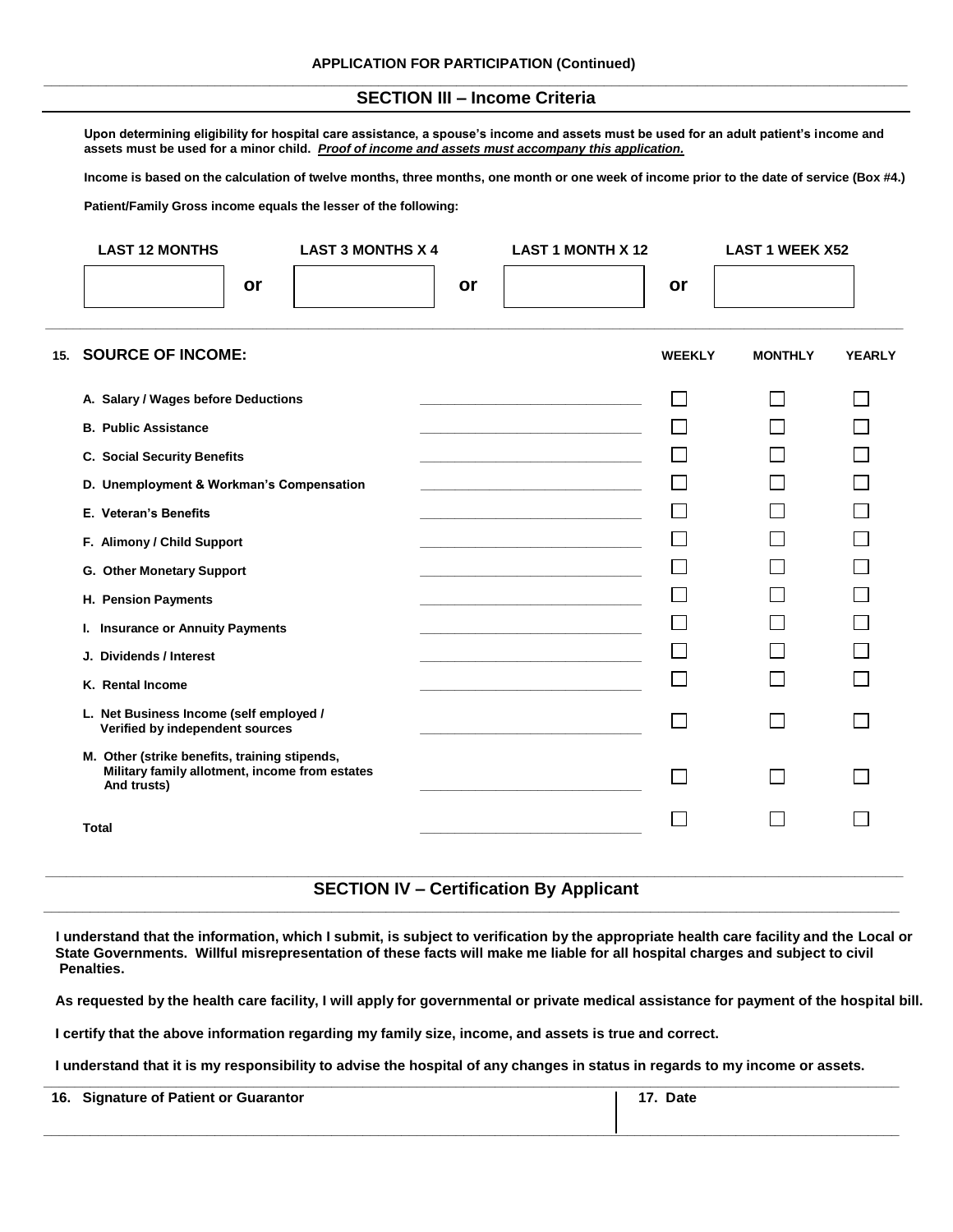# **CERTIFICATION**

|                                                                                                                                                                                                                                               | $\overline{\text{DOS:}}$                                                                                                                                                                                                                      |
|-----------------------------------------------------------------------------------------------------------------------------------------------------------------------------------------------------------------------------------------------|-----------------------------------------------------------------------------------------------------------------------------------------------------------------------------------------------------------------------------------------------|
| I.                                                                                                                                                                                                                                            | <b>MARITAL STATUS/ PATIENT RESPONSIBLE PARTY</b>                                                                                                                                                                                              |
| ___I am single.<br>I am married.<br>__ I am legally divorced.<br>I am widow/widower.<br>__ I am legally married, but I have been abandoned by my spouse.<br>We have lived and maintained separate households since __________________________ |                                                                                                                                                                                                                                               |
|                                                                                                                                                                                                                                               | We have no financial ties and share no assets. Further I have no knowledge of any spousal assets.                                                                                                                                             |
| <b>Spouse</b>                                                                                                                                                                                                                                 | Date of Birth                                                                                                                                                                                                                                 |
| I have physical custody of my dependent child (ren) under the age of 18.<br><b>Name</b><br><u> 1989 - Johann Barbara, martin amerikan basar dan berasal dalam basa dalam basa dalam basa dalam basa dalam b</u>                               | <b>Date of Birth</b>                                                                                                                                                                                                                          |
| FAMILY SIZE _________ NUMBER OF ADULTS________ NUMBER OF CHILDREN________                                                                                                                                                                     | <u> 1989 - Johann John Stone, markin film yn y brenin y brenin y brenin y brenin y brenin y brenin y brenin y br</u><br><u> 1989 - Johann Stoff, deutscher Stoff, der Stoff, der Stoff, der Stoff, der Stoff, der Stoff, der Stoff, der S</u> |
| ______ I am legally married to the other parent.<br>I am legally divorced from the other parent.<br>______ I was never legally married to the other parent, nor child support received.                                                       |                                                                                                                                                                                                                                               |
| П.                                                                                                                                                                                                                                            | <b>INCOME/ASSETS</b>                                                                                                                                                                                                                          |
|                                                                                                                                                                                                                                               |                                                                                                                                                                                                                                               |
|                                                                                                                                                                                                                                               |                                                                                                                                                                                                                                               |
|                                                                                                                                                                                                                                               |                                                                                                                                                                                                                                               |
|                                                                                                                                                                                                                                               | <b>III. HEALTH COVERAGE</b>                                                                                                                                                                                                                   |
|                                                                                                                                                                                                                                               |                                                                                                                                                                                                                                               |